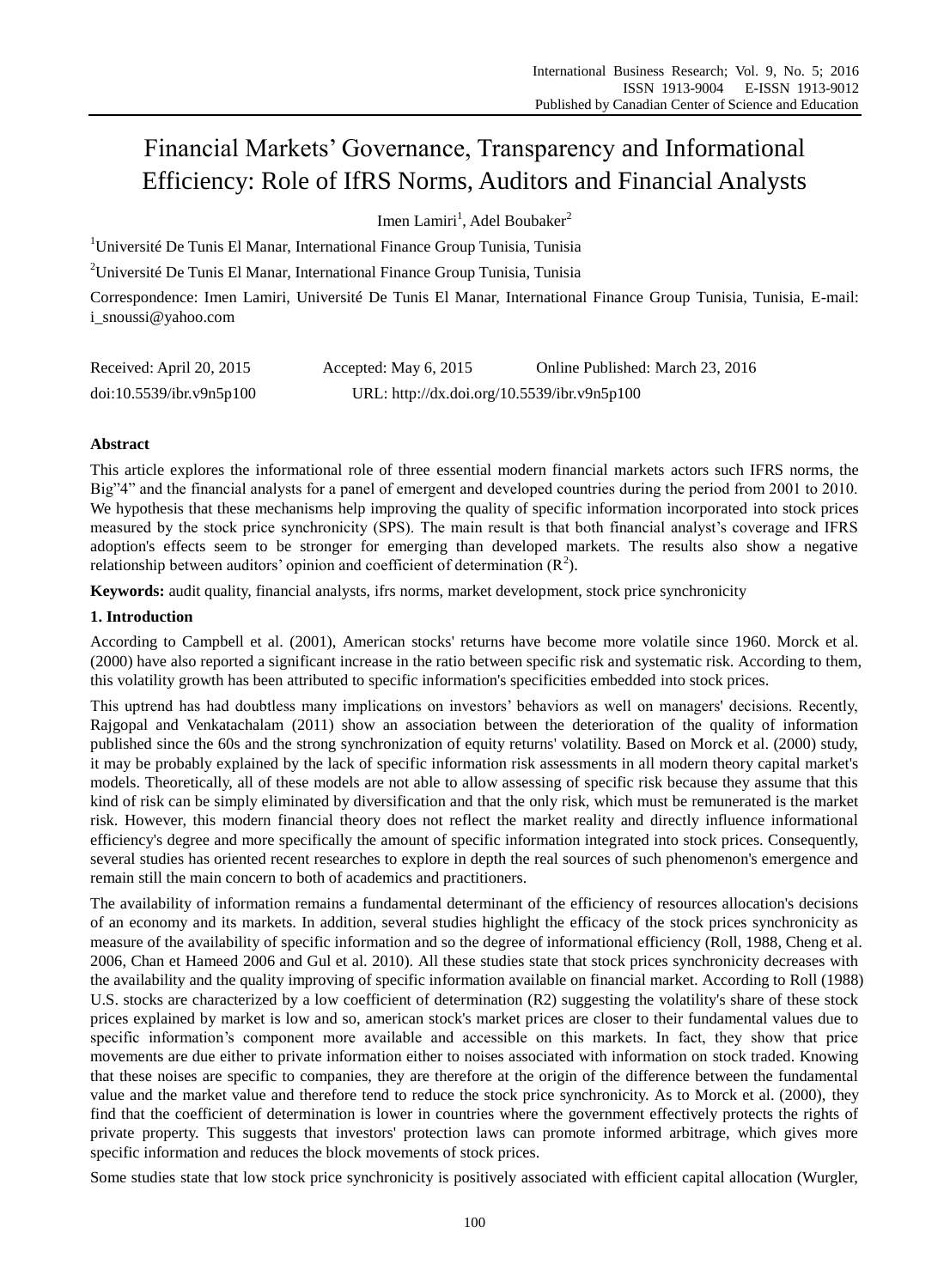2000) and easier access to external financing sources (Durnev et al. (b), 2003). Some others explain this positive trend in volatility by the debt growth and, stock options' compensation (Campbell et al.; 2001) or, yet institutional ownership (Xu and Malkiel; 2003). While others studies highlight the hypothesis of a temporary phenomenon due to a harsh and competitive economic growth (Irvine and Pontiff, 2009) or to a more and more sophisticated' investors behavior due to information's asymmetry among them (Rajgopal and Venkatachalam, 2011).

An important recent literature focuses on the importance of several mechanisms as well as the financial market players and intermediaries such as new IFRS norms, external auditors and financial analysts. Given their contributions to modern markets, they are able to optimally meet the needs of all types of investors in terms of information and to improve, therefore, the informational efficiency (Tong, 2007). On the other hand, certain studies go up to exhibit the unconditional complementarily and the positive association between these three financial market aspects (Street and Gray, 2002 and Nurul Houqe and al., 2012).

Through this article, we focus on the informational role of the three external governance mechanisms of financial markets mentioned above and on their contributions in terms of financial information in order to identify the way through which they allow to help markets generating more relevant information on behalf of different users and thus improving the informational efficiency. As a measure of the quantity of specific information embedded in stock prices we use the degree of stock price synchronicity (SPS). The rest of paper is organized as follows: In the second section we develop a literature review and we expose our research hypotheses. Section three focuses on the construction of variables, the sample and data sources. In a fourth section, we present our empirical models and the results found and finally conclude.

## **2. Literature review**

## *2.1 IFRS' norms and Stock Price Synchronicity (SPS)*

International Financial Reporting Standards (IFRS) were developed in order to harmonize and clarify financial statements the presentation of listed companies. The adoption of these international standards, governed by the Regulation of 19 July 2002, required that all European listed companies and their subsidiaries submit their consolidated accounts in accordance with IFRS. The IASB (International Accounting Standards Board), IASC's executive committee (International Accounting Standard Committee), were the authority in charge of the IFRS norms' development. Indeed, The IASC is a private organization founded in 1973 by accounting experts from 10 different countries. It has currently, more than 100 country members. In 2001, technical skills and IFRS implementation's charge have been attributed to the IASB, a body of independent experts constantly in reform in order to enhance its legitimacy.

Nowadays, the IASB constitutes the only influent organization accredited at internationally scale. IFRS' norms are expected to promote the efficiency of financial markets by improving the reliability and the relevance of financial reporting ((Iatridis and Valahib; 2010). Several studies stipulate that the publication requirements in accordance with IAS/IFRS norms help promoting financials' statements quality and their international comparability (Brown and Tarca; 2005), reducing the scope of opportunistic earning management (Zéghal and al.; 2011) and improving transparency and so reduce the information asymmetry (Hung and Subramanyam, 2007; Barth et al., 2008).

IAS/ IFRS norms' adoption, whether voluntary or not, has become for firms a channel to transmit positive signals on their management abilities and also their transparency levels. For this purpose, some studies like or even Landsman et al. (2012) show significant improvements at the level of informational content of reported results under IFRS norms. Furthermore, they stipulate that this informational content's improvements led definitely to reduce the volatility of abnormal returns. Others studies such as Leuz et al. (2003) or Dimitropoulos et al. (2013) show that according to IFRS requirements, the published results are more relevant than under other accounting standards. By relevance, these studies refer to the impact of the explanatory power of this specific information on stocks' evolution. Consequently, financial markets are able to grant more trust to firms whose financial statements are published in accordance with IAS/IFRS (Iatridis and Rouvolisb ; 2010). Moreover markets became on average, more liquid around IFRS implementation (Daske et al.; 2008) and more easy to raise fund at lower costs (Li; 2010, Iatridis and Rouvolisb ; 2010).

#### *2.2 Auditor quality and Stock Price Synchronicity*

Since scandals of the 2000s such as Enron/Andersen and Palmarat, the audit quality has been the subject of several reforms in many countries in order to ensure the compliance of financial statements (Gelb and Zarowin, 2012). In this way, the SOX Act of 2002 under section 208 legally instead the auditor independence under the SEC Authority (U.S. Securities and Exchange Commission) who is in turn, issued law No.68 relating to auditors' independence's new rules.

External audit aims to check the accounts and to issue an opinion on the fairness, fidelity and reliability of financial statements. Thus, a good Audit quality seems to be the synonym of a good quality of financial reporting. External audit aims to check the accounts and to issue an opinion on the fairness, fidelity and reliability of financial statements. To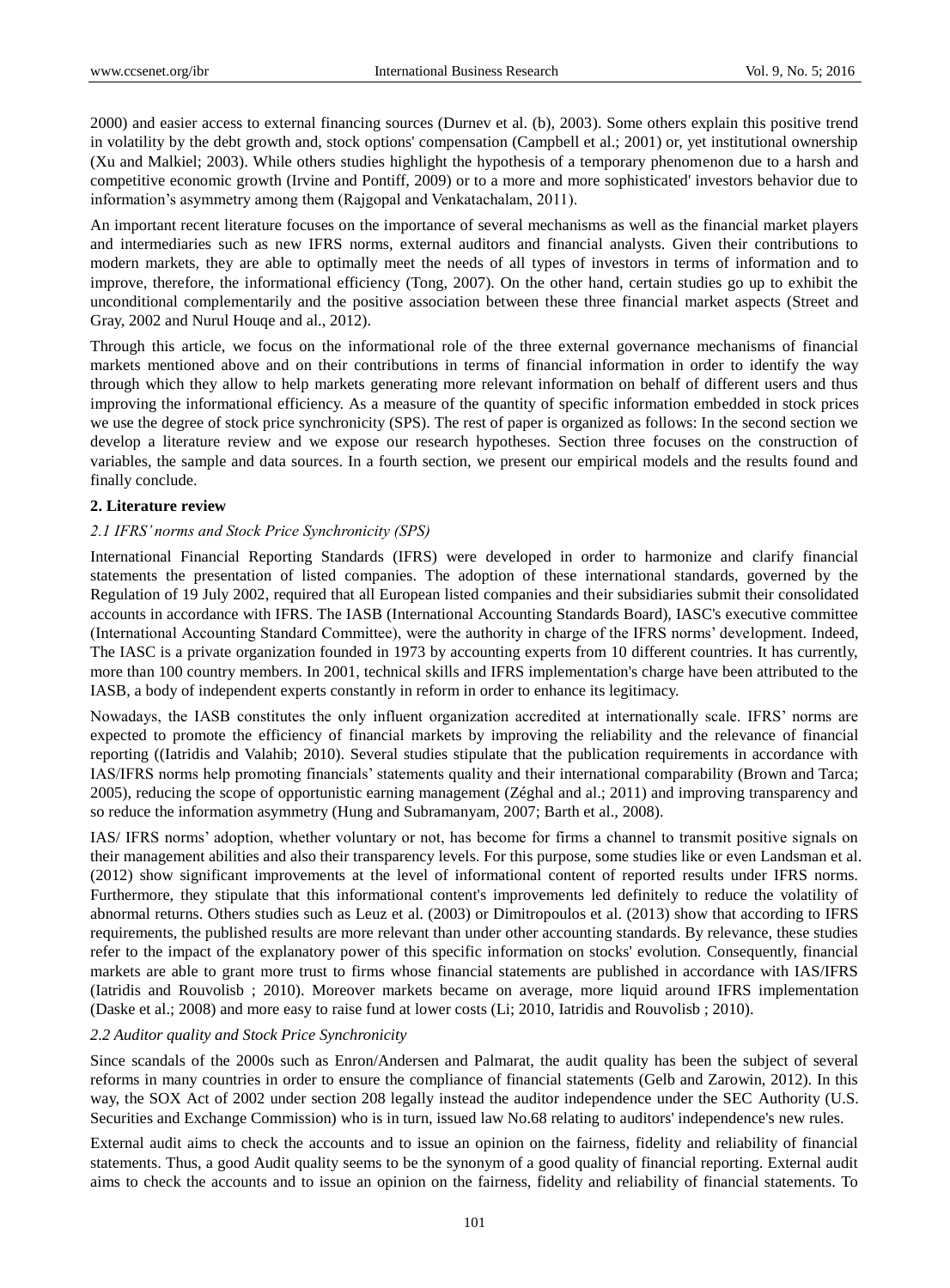ensure their quality and reputation, auditors must be able not only to detect misstatements but equally to report them in the framework of their auditing mission (DeAngelo, 1981).

However, according to Lin and Lui (2009) a good audit quality is adopted only if benefits, in terms of agency costs' reduction and its impact on financing's costs, exceed the costs of implementation of such system. Street and Gray (2002) show that be being audited by one of the "Big 4" is positively related to compliance with IFRS norms' publication requirements, financials' statement presentation and, accounting's methods. Krishnan (2003) confirms that external audit quality play an important role as governance mechanism of financial information. In fact, external audit allow reduce information's asymmetry among shareholders and management by constraining significantly the earning's smoothing practices and making information more credible (Van Tendeloo and Vanstraelen; 2005).

Teoh and Wong (1993) state that market reaction will be much more correlated with reported net incomes when firms were audited by a "Big 4"' auditor. According to Lin and Liu (2009), the "Big 4" etiquette is largely able to spare at the firm a potential decline in its market price due to agency conflicts. Lee et al. (2003) show that services' request provided by reputable auditors is even more important than specific risk is high. Thus, we expect a lower stock price synchronicity with market from firms whose auditing is good quality.

## *2.3 Financial Analysts and Stock Price Synchronicity (SPS)*

Financial analysts are intended to collect and interpret information likely to improve the quality and quantity of information circulating among investors. Given their skills and their expertise, they are able to accurately predict the fundamentals and intrinsic firm's value to transform their forecast in investment opportunities in the form of investment recommendations (Hall and Tacon; 2010) and to review accordingly their recommendations more frequently (Hobbs and al.; 2012). Hameed and Chan (2006) show that demand for services offered by financial analysts to all other market participants is more important than the specific information is scarce, expensive to acquire and indispensable for decision-making. According to Morck and al. (2000), these features are specific to emerging markets and they can so explain why stock prices move into blocks in these markets compared to developed markets. So, on market where only macroeconomic information determines stock yield evolution, the informational role of financial analysts seems to be indispensable. Owing to this specific information's opacity on these markets, potential investor's assigns considerable attention to financial analyst's knowledge and recommendations regarding these securities. Consequently, their opinion seems definitely impact investment's positions on securities that have been recommended (Moshirian and al.; 2009). Therefore, Jin and Myers (2006) stipulate that financial analysts play a key role in modern markets' functioning by reducing information asymmetry and so promoting financial market's efficiency. Thus, intermediaries seem to be widely able to diffuse more relevant information. We therefore expect a negative relationship between stock price synchronicity and the analysts' coverage.

# **3. Specification of Econometric Model and Tests**

To investigate the impact of IFRS adoption, Audit quality and analysts' coverage on stock price synchronicity we will use a panel data model. Forward regression, we will make a series of tests to check the validity of the selected variables in order to establish the most appropriate model well as the most adequate estimator. These tests are mainly required because of errors autocorrelation problems, heterogeneity's and heteroscedasticity problems.

Our panel data have two dimensions: a temporal dimension and an individual dimension given respectively by indices (t) and (ik). It is therefore advantageous, in a first step to identify the individual effects varying from a company to other. Indeed, we believe that each firm from our sample has characteristics that are specific to it and that can influence the impact of explanatory variables. Hence, the needs of Fisher test to testing the overall heterogeneity of our model. The Fisher test results are resumed in table 1 and the reject of the null hypothesis confirm the heterogeneity of our study sample's firms (P-value  $< 0.001$ ).

Table 1. Fisher Test

| Model 1.1        | $F(225, 1856) = 2.51$<br>$P = 0.0000$ |
|------------------|---------------------------------------|
| <b>Model 1.2</b> | $F(225, 1856) = 1.71$<br>$P = 0.0000$ |

However, two panel models take into account the heterogeneity factor: the random effects model and the fixed effects model. The first model assumes that individual characteristics are random (independent) while the second supposes a correlation between errors and exogenous variables. So to choose which model is likely to be more relevant, we must use a specification test: the Hausman Test which tests the null hypothesis  $(H_0)$  of Absence of correlation between errors explanatory variables (random effects model) versus fixed effects model  $(H_1)$ .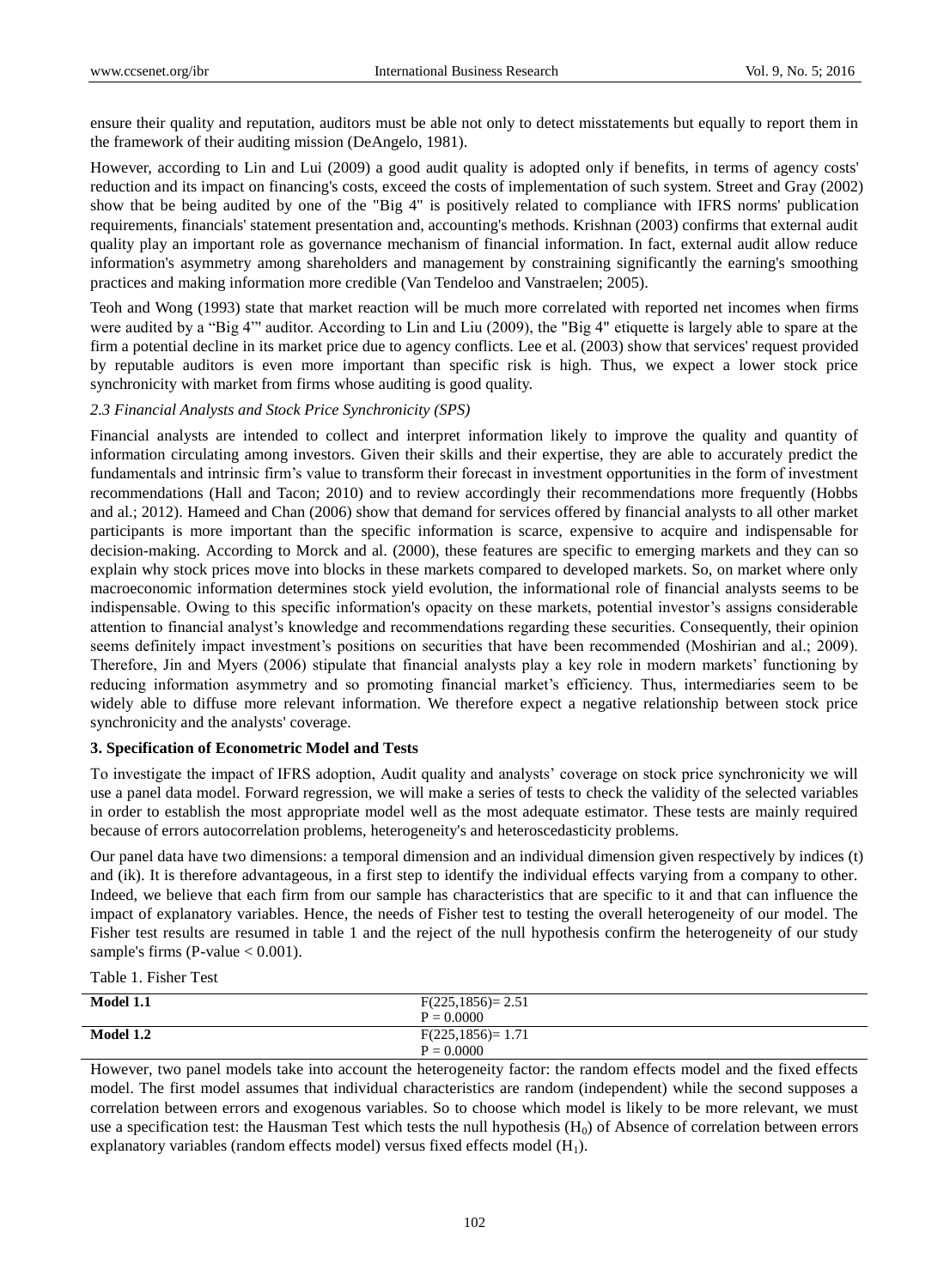Table 2. Hausman Test

| Model 1.1 | Chi square $(8)$ = 28.94<br>$P = 0.0003$ |
|-----------|------------------------------------------|
| Model 1.2 | Chi square $(8) = 25.51$                 |
|           | $P = 0.0013$                             |

From the above results of Hausman test (table 2) we may conclude that fixed effects panel data is more appropriate model than random effect for our data (We reject H0 at level of 5%). We maintain so, for the rest of analysis a fixed effects panel data which allows us to control for time-invariant country characteristics as estimator model which henceforth can be written as follow: Freeds panel data which allows us to control for time-invariant country characteristics as estimator modenceforth can be written as follow:<br> *SYNCH*  $_{ik,t} = \alpha_{ik} + \beta_1 * IFRS_{ik,t} + \beta_2 * AUDEQ_{ik,t} + \beta_3 * AUDOP_{ik,t} + \beta_4 * NOREC_{ik,t} + \beta_5 * NBR$ 

$$
SYNCH_{ik,t} = α_{ik} + β_1 * IFRS_{ik,t} + β_2 * AUDEQ_{ik,t} + β_3 * AUDOP_{ik,t} + β_4 * NOREC_{ik,t} + β_5 * NBRANL_{ik,t}
$$
  
+ β\_6 \* AGEN<sub>ik,t</sub> + β\_7 \* TAEN<sub>ik,t</sub> + β\_8 \* TRADE<sub>ik,t</sub> + β\_9 \* DIVID<sub>ik,t</sub> + ε<sub>ikt</sub> *ik* = 1...N, t = 1...T (1)  
When SVNCIL measures the true selected variables P<sup>2</sup> and SDS which match to stable series synchronistik degree.

Where SYNCH<sub>ikt</sub> measures the two selected variables  $R^2$  and SPS which match to stock price synchronicity degree of each firm to its market and consequently the amount of specific information's incorporated in its price.  $a_{ik}$  is a constant indicating the specific effect associated to each (ik) firm.

To estimate the model (1) we use a "Within" estimator which takes into account correlations' problems and thus give rise to a blue estimators.

# **4. Data Description and Variables Definitions**

We investigate the relation between stock price synchronicity and three external governance's mechanisms. In order to collect required data, we resorted essentially for three main sources of information. The first source is I/B/E/S international database, which provided us information on financial analysts' follow for a large firm number around the world. We have also consulted the annual reports to extract the date of IFRS standards' entry into force. The third source is the COMPUSTAT database, which we have used for accessing to financial information's such as weekly returns, market capitalization, dividends and trading volumes as well as information relating to indices performance.

Our sample is composed as follow: six Asian countries (China, South Korea, India, Indonesia, Japan and Singapore), 15 European countries (Germany, Belgium, Denmark, Spain, Finland, France, Ireland, Italy, United Kingdom, Netherlands, Portugal, Sweden, Switzerland, Greece and Norway). We have also selected for our analysis the following countries: Canada, United States, Brazil, Mexico and Israel.

We have selected the period from 01/01/2001 until 31/12/2010 as a study period for the 263 world largest capitalizations. Our choice of studying specifically the stock price degrees of these firms was motivated by the potential intense agency conflicts that characterize them. Indeed, the more the company is large the more ownership is dispersed and the more conflicts are severe between shareholders and managers. Thus, the need of more credible information's becomes necessary and creates so a greater demand for all mechanisms that likely to produce more reliable and relevant information's for an optimal making-decisions entity.

## *4.1 The Dependent Variable: Stock Price Synchronicity (SPS)*

The statistical R2 is a commonly used measure to analyze the degree of stocks prices synchronicity. A relatively high determination coefficient (R2), i.e. close to 1, indicates a high stock price synchronicity's degree with market returns (Chan and hameed, 2006; Gul and al., 2010). Indeed, R2 measures the share of stock's variability explained by market. In addition, the stock price synchronicity' degree is strongly and directly tied to the amount of specific information in circulation (Cheng et al.; 2006) and therefore at the lack of transparency (Jin and Meyers; 2006). In order to compute this measure, we estimate, for each company, the following linear model:

$$
r_{ik,t} = \beta_{i\,k,0} + \beta_{i\,k,1} r_{mk,t} + \varepsilon_{ikt} \tag{2}
$$

Where  $r_{ik,t}$  and  $r_{mk,t}$  are respectively yield of market securities "i" of country "k" during Week "t" and weekly

market yield specific to market "k". We count 52 weeks annually observation for each country out for 10 years, making so, a total of 520 observations for each company. Unlike Piotroski and Roulstone (2004) study, covering only american firms, we have ignored the industry effects in model (I). We have indeed, following Chan and Hameed (2006), which stipulate that considering indices sector returns as explanatory factor has no interest since some economies, especially emerging economies, are often dominated by a single industry. In this case, it is difficult to distinguish, with precision,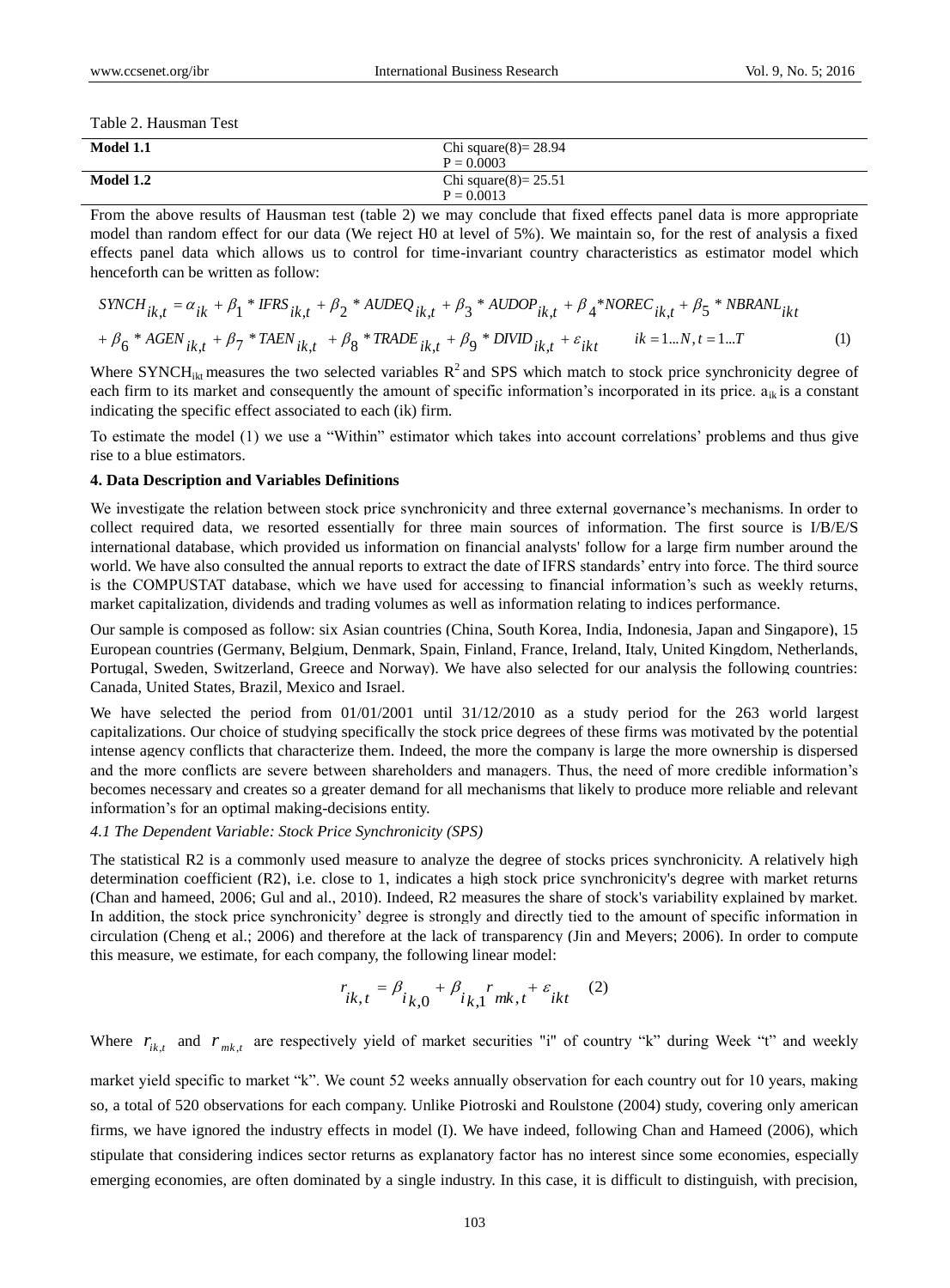sector effects from those related to market.

Our second measure of stock price synchronicity is SPS indicator calculated, according to Morck et al. (2000) and Chan and Hameed (2006), as follow:

$$
SPS_{ik,t} = Log\left(\frac{R_{ik,t}^2}{1 - R_{ik,t}^2}\right) \tag{3}
$$

Where  $R_{ik,t}^2$  is the annual determination coefficient of the estimation of equation (2) for each firm. A high SPS

indicator indicates a strong correlation between the company "i" and country "k".

Keeping with all studies mentioned above, it's clear that the more firms are strongly correlated to their respective markets, the more their stock prices reflect a small amount of specific information. Rajgopal and Venkatachalam (2011) show a strong association between the deteriorating of information quality since the 60s and the synchronicity of volatility in stocks returns. According to Morck and al. (2000), this volatility's synchronicity can explain the lack of specific information well as risk pricing by conventional financial theory models. Furthermore, they find that a lower R2 suggest a greater specific information' diffusion. The stock price synchronicity as a measure of the degree of financial market efficiency has been the subject of several studies. Depending on Roll (1988) US stocks are characterized by low coefficient of determination suggesting that these stocks incorporate the majority of outstanding specific information

#### *4.2 The Independent Variables*

- *IFRS's adoption* (*IFRSikt*): A binary variable that takes "1" value if the publication of company's financial statements is in compliance with IFRS norms, "0" otherwise. .

**-** *Auditors' quality (AUDEQikt)*: A binary variable that takes the value of "1" if firm was audited by "big 4"' auditors, "0" otherwise. The "big 4" auditing firms are supposed to provide a better audit quality than other audit firms (Zeghal and al.; 2011). Their reputation as well as their expertise, constrained them to safeguard their independence towards their customers thereby, Big four's etiquette could be interpreted, by investors as a guarantee of emitted information's credibility and conformity.

- *Audit opinion* (*AUDOPikt):* measures the auditor's opinion on the effectiveness of internal financial audited statements. Since 15 November 2004, the Sarbanes-Oxley Act section 404 requires the publication of this opinion. According to definition provided by COMPUSTAT database, 5 possible values can be taken by this variable: "0" if there are no report, "1" if there are a weakness, "2" some weakness, "3" if it is difficult to express an opinion and finally, "4" if delayed deposit.

**-** *Analyst's coverage* (*NORECikt***):** this variable is a measure of quality of financial analysts' role. It is equals to the logarithms of the following sum: (1+ average annual number of analysts covering each firm) as reported by database I/B/E/S database.

#### *4.3 The Control Variables*

Consistent with previous studies, we use the following control variables likely to influence stock price synchronicity: The firm size  $(TAEN_{ikt})$  measured by the logarithm of firm's market capitalization, the company's age  $(AGEN_{ikt})$ , the trading volume (*TRADE*<sub>*ikt*</sub>) equal to the logarithm of annual trading volume and dividend (*DIVID*<sub>*ikt*</sub>).

#### **5. Empirical Results**

## *5.1 Descriptive Statistics and Data Analysis*

Table 3 summarizes descriptive statistics for each of the variables used in our analysis. It reveals that on average coefficient of determination  $(R^2)$  is equal to 0.0426389 ranging from 0 and 0.878. In view of this, we can conclude that, on average only 4.26389% of yields' variation can be explained by market. Compared to previous studies, our R2 is relatively low. Indeed, Gul and al. (2010) reports an  $\mathbb{R}^2$  equals to 0.543 for a study period 1996 to 2003, close to the  $\mathbb{R}^2$ reported by Morck and al. (2000) for Chinese companies (0.439). The study of Piotroski and Roulstone (2004) shows an average  $\overline{R}^2$  close to 0.193 for US' firms. This divergence can be explained either by the difference among studies periods either by choices countries' samples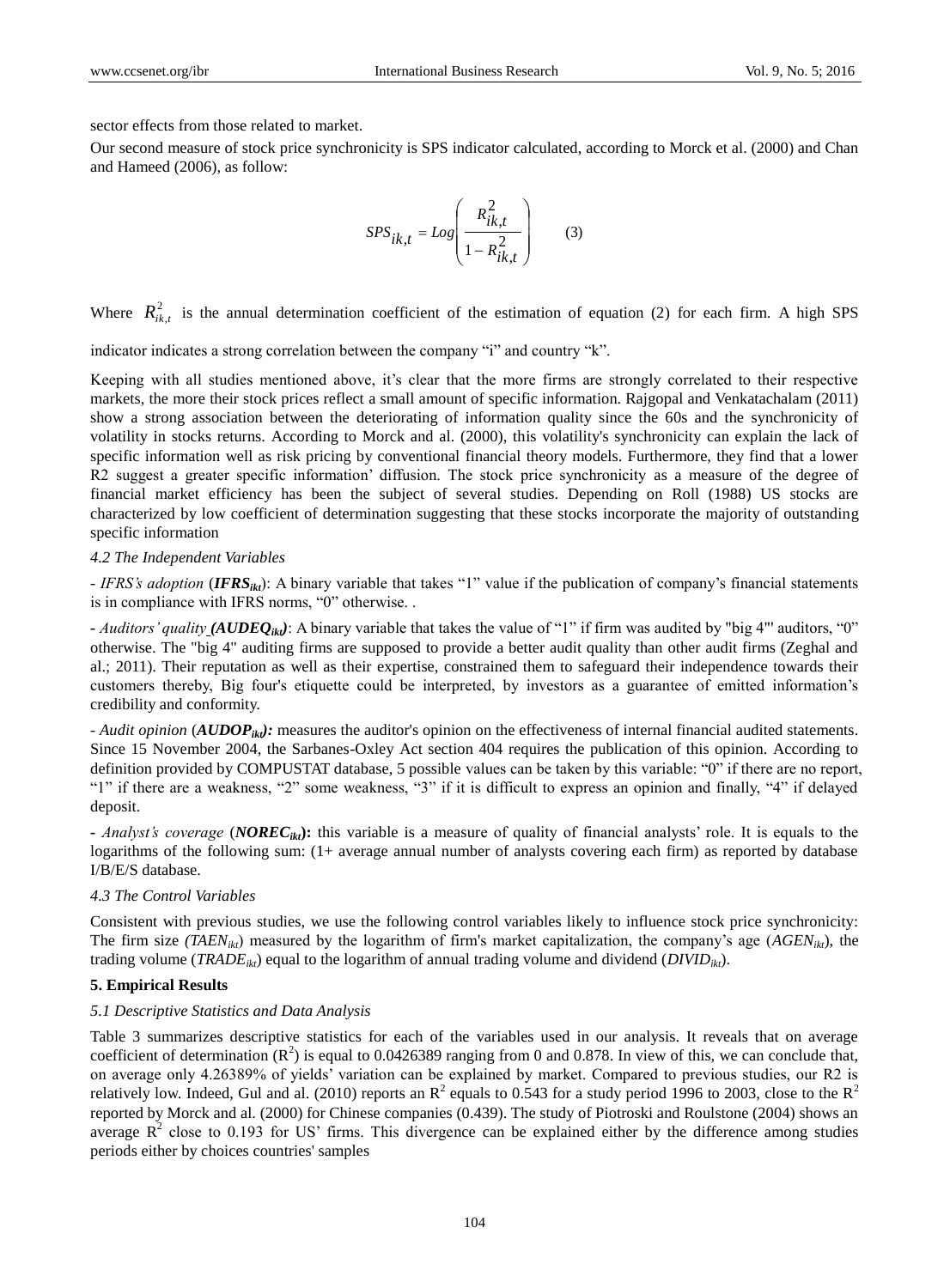| Variable       | Obs. | Mean        | <b>St. Deviation</b> | Min       | <b>Max</b> |  |
|----------------|------|-------------|----------------------|-----------|------------|--|
| $\mathbf{R}^2$ | 2530 | 0.0426389   | 0.0945989            | $\theta$  | 0.879      |  |
| <b>SPS</b>     | 2530 | $-1.905793$ | 0.9449103            | -3.999957 | 0.8612035  |  |
| <b>IFRS</b>    | 2528 | 0.4382911   | 0.4962756            | 0         |            |  |
| <b>AUDEO</b>   | 2530 | 0.487747    | 0.4999487            | $\Omega$  |            |  |
| <b>AUDOP</b>   | 2530 | 1.213439    | 0.8751079            | 0         |            |  |
| <b>NOREC</b>   | 2367 | 1.155291    | 0.3264728            | $\Omega$  | 1.740363   |  |
| <b>AGEN</b>    | 2530 | 59.00751    | 48.64474             |           | 356        |  |
| <b>TAEN</b>    | 2485 | 4.250386    | 1.302574             | $\Omega$  | 8.036579   |  |
| <b>TRADE</b>   | 2523 | 4.53307     | 2.457699             | 0.0000303 | 10.63342   |  |
| <b>DIVID</b>   | 2508 | 2.89814     | 8.635181             |           | 94         |  |

Table 3. Descriptive statistics

The results showed in table 4.1 allow us to reject the null hypothesis of equality of averages stock price synchronicity ratios. We conclude that average SPS specific to firms which use local standards is higher than that relating to firms under IFRS standards. So, these results confirm that IFRS adoption reduces the stock price synchronicity through a greater availability of specific information.

Table 4.1. Cross-analysis of the average synchronization (SPS) degree by IFRS norms

|                   | Obs. | Mean         | std. Erreur | <b>St.</b> deviation | [95% conf. intervalle]      |
|-------------------|------|--------------|-------------|----------------------|-----------------------------|
| Group             |      |              |             |                      |                             |
| Local norms       | 1420 | $-1.940216$  | 0.0247893   | 0.9341314            | F-1.988842<br>-1.8915861    |
| <b>IFRS</b> norms | 1108 | $-1.86335$   | 0.0287583   | 0.9572677            | 1-1.919777<br>$-1.806923$ ] |
| Comb.             | 2528 | $-1.906525$  | 0.0187935   | 0.9449239            | 1-1.943378<br>$-1.869673$   |
| Diff.             |      | $-0.0768935$ | 0.0378532   |                      | [-0.15109<br>$-0.00263691$  |

Degree of freedom : 2526

 $H_0 = Diff = Mean (local Norm) - Mean (IFRS norms) = 0$ Ha: diff  $< 0$  Ha: diff  $= 0$  Ha: diff  $> 0$  $t = -2.0306$   $t = -2.0306$   $t = -2.0306$ 

 $P (T < t) = 0.0212$   $P (|T| > |t| = 0.0424$   $P(T > t) = 0.9788$ 

Table 4.2 show that firms audited by a "Big 4" have, on average, a low SPS than that firms which are audited by non "big 4"s auditors. We can thus confirm the impact of external audit's quality, assimilated to "Big 4" audit, on the amount of specific information incorporated into share prices.

Table 4.2. Cross-analysis of the average synchronization (SPS) degree by Audit quality

|                      | Obs. | Mean         | std.Erreur | <b>St.</b> deviation | [95\% conf. interval]            |
|----------------------|------|--------------|------------|----------------------|----------------------------------|
| Group                |      |              |            |                      |                                  |
| Auditor $\neq$ Big 4 | 1296 | -1.938219    | 0.0260935  | 0.9393662            | $[-1.989409]$<br>-1.8870291      |
| Auditor = $Big 4$    | 1234 | -1.871737    | 0.0270405  | 0.9498871            | <b>F-1.924788</b><br>$-1.818687$ |
| Comb.                | 2530 | $-1.905793$  | 0.0187858  | 0.9449103            | $[-1.94263]$<br>$-1.86956$       |
| Diff.                |      | $-0.0664817$ | 0.0375671  |                      | [-0.1401472]<br>$-0.00718371$    |

Freedom degree : 2528

| $H_0 = Diff = Mean$ (Auditor $\neq$ Big 4) - Mean (Auditor = Big 4) = 0 |                        |                     |  |  |  |  |  |
|-------------------------------------------------------------------------|------------------------|---------------------|--|--|--|--|--|
| Ha: diff $< 0$                                                          | Ha: $diff = 0$         | Ha: $diff > 0$      |  |  |  |  |  |
| $t = -1.7697$                                                           | $t = -1.7697$          | t -1.7697           |  |  |  |  |  |
| P $(T < t) = 0.0385$                                                    | $P( T  >  t  = 0.0769$ | $P(T > t) = 0.9615$ |  |  |  |  |  |

Table 4.3 allows us to reject the null hypothesis at a threshold of 10%. We thus confirm the findings reported by Morck and al. (2000) suggesting that on emerging markets, securities move in block and that future performance depend largely on macroeconomic rather than specific information compared to developed markets.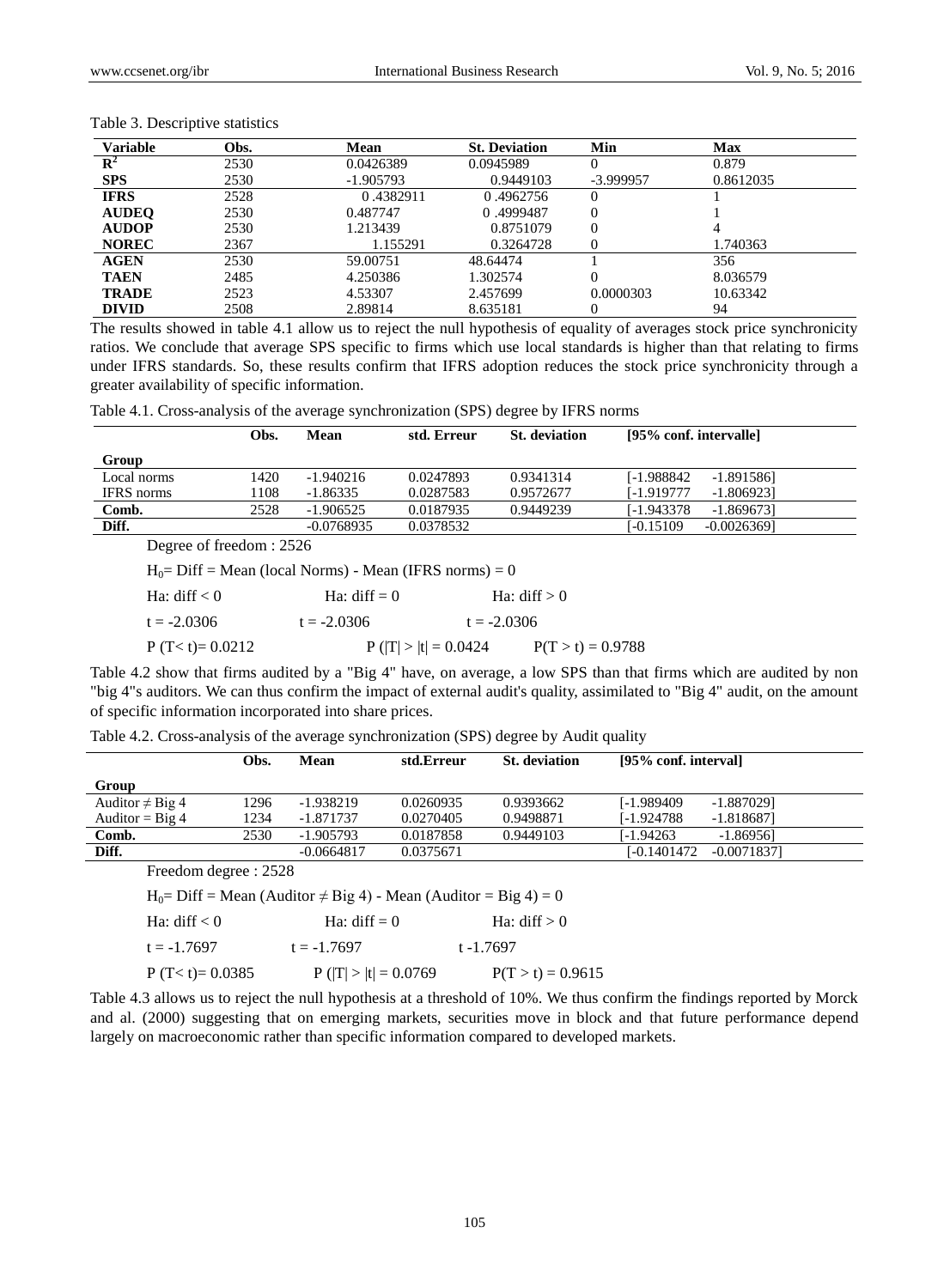|                      | Obs. | Mean        | std. Erreur | <b>St.</b> deviation | [95% Confi. interval]          |
|----------------------|------|-------------|-------------|----------------------|--------------------------------|
| <b>Country Group</b> |      |             |             |                      |                                |
| Emergents            | 540  | $-1.972482$ | 0.0401582   | 0.9331921            | $[-2.051368]$<br>$-1.846042$ ] |
| Developed            | 1990 | -1.887696   | 0.0212396   | 0.9474879            | $-1.846042$ ]<br>[-1.92935]    |
| Comb.                | 2530 | $-1.905793$ | 0.0187858   | 0.9449103            | $-1.868956$<br>[-1.94263]      |
| Diff.                |      | $-0.084786$ | 0.0458268   |                      | [-0.1746479]<br>0.0507591      |

Table 4.3. Cross-analysis of the average synchronization (SPS) degree by development level

freedom degree : 2528

 $H<sub>0</sub>=$  Diff = Mean (emergent countries) - Mean (developed countries) = 0

| Ha: diff $< 0$    | Ha: $diff = 0$         | Ha: $diff > 0$      |
|-------------------|------------------------|---------------------|
| $t = -1.8501$     | $t = -1.8501$          | $t = -1.8501$       |
| $P(T< t)= 0.0322$ | $P( T  >  t  = 0.0644$ | $P(T > t) = 0.9678$ |

Analysis of IFRS adoption's evolution over time by development level (Table 5) shows that developed firm number, whose financial statements are complying with IFRS requirements had considerably rose from 6 firms in 2001 to 162 in 2010. Regarding emergent countries, only 26% of companies have merged to IFRS against 81.5% in case of developed countries. We also noted that in 2010, 70% of all firms in our sample have chosen IFRS's norms against only 3% in 2001.

Table 5. Cross-analysis between IFRS norms and development level

|             | 2001 | 2002 | 2003 | 2004 | 2005 | 2006 | 2007 | 2008 | 2009 | 2010 | <b>Total</b> |  |
|-------------|------|------|------|------|------|------|------|------|------|------|--------------|--|
| <b>IFRS</b> |      |      |      |      |      |      |      |      |      |      | 253          |  |
| Developed   |      | 19   | 43   | 92   | 130  | 142  | 146  |      | 158  | 162  | 199          |  |
| Emergent    |      |      |      |      |      |      |      |      |      | 14   | 54           |  |

Table 6 summarizes the correlations coefficients and their respective significances. We note a positive and significant relationship at 5% threshold between IFRS adoption and Big 4's auditing on the one side and stock price synchronicity's two measures. There also a positive correlation but not significant between financial analysts coverage and stock price synchronicity.

Table 6. Correlation matrix

|                | $\mathbf{R}2$ | <b>SPS</b> | <b>IFRS</b> | <b>AUDEO</b> | <b>AUDOP</b> | <b>NOREC</b> | <b>AGEN</b> | <b>TAEN</b> | <b>TRADE</b> | <b>DIVID</b> |
|----------------|---------------|------------|-------------|--------------|--------------|--------------|-------------|-------------|--------------|--------------|
| R <sub>2</sub> | 1.000         |            |             |              |              |              |             |             |              |              |
| <b>SPS</b>     | $0.5756*$     | 1.000      |             |              |              |              |             |             |              |              |
|                | (0.000)       |            |             |              |              |              |             |             |              |              |
| <b>IFRS</b>    | $0.0526*$     | $0.0404*$  | 1.000       |              |              |              |             |             |              |              |
|                | (0.0082)      | (0.0424)   |             |              |              |              |             |             |              |              |
| <b>AUDEQ</b>   | $0.0411*$     | $0.0352**$ | $-0.1690*$  | 1.000        |              |              |             |             |              |              |
|                | (0.0386)      | (0.0769)   | (0.000)     |              |              |              |             |             |              |              |
| <b>AUDOP</b>   | $-0.0400*$    | 0.0109     | $-0.1591*$  | $0.2473*$    | 1.000        |              |             |             |              |              |
|                | (0.0441)      | (0.5837)   | (0.000)     | (0.000)      |              |              |             |             |              |              |
| <b>NOREC</b>   | 0.0116        | 0.0079     | $0.1608*$   | $-0.0669*$   | $-0.1798*$   | 1.000        |             |             |              |              |
|                | (0.5723)      | (0.7012)   | (0.000)     | (0.0011)     | (0.000)      |              |             |             |              |              |
| <b>AGEN</b>    | $0.0586*$     | $0.0439*$  | $0.0913*$   | $0.0552*$    | $-0.0217$    | $0.0593*$    | 1.000       |             |              |              |
|                | (0.0032)      | (0.0271)   | (0.000)     | (0.0055)     | (0.2749)     | (0.0039)     |             |             |              |              |
| <b>TAEN</b>    | $0.0537*$     | 0.0341     | $-0.0202$   | $-0.0499*$   | $-0.0910*$   | $0.0866*$    | $0.0732*$   | 1.000       |              |              |
|                | (0.0074)      | (0.0892)   | (0.3142)    | (0.0129)     | (0.000)      | (0.000)      | (0.0003)    |             |              |              |
| <b>TRADE</b>   | $0.0742*$     | $0.0736*$  | $0.2243*$   | $0.2364*$    | $0.1303*$    | $-0.0162$    | $0.1201*$   | $0.139*$    | 1.000        |              |
|                | (0.0002)      | (0.0002)   | (0.000)     | (0.000)      | (0.000)      | (0.4316)     | (0.000)     | (0.000)     |              |              |
| <b>DIVID</b>   | 0.0033        | $-0.0201$  | $0.0695*$   | $-0.0359**$  | $-0.0045$    | $0.0505*$    | $0.0756*$   | $0.163*$    | $0.037**$    | 1.000        |
|                | (0.8693)      | (0.3135)   | (0.0005)    | (0.0725)     | (0.8201)     | (0.0141)     | (0.0002)    | (0.000)     | (0.0629)     |              |

\* *p* < 0.05, \*\* *p* < 0.1

*5.2 Empirical Results and Interpretations*

First, we estimate regression equations (1.1) and (1.2) by ignoring the level of country development's effect. The estimations results are summarized in table 7.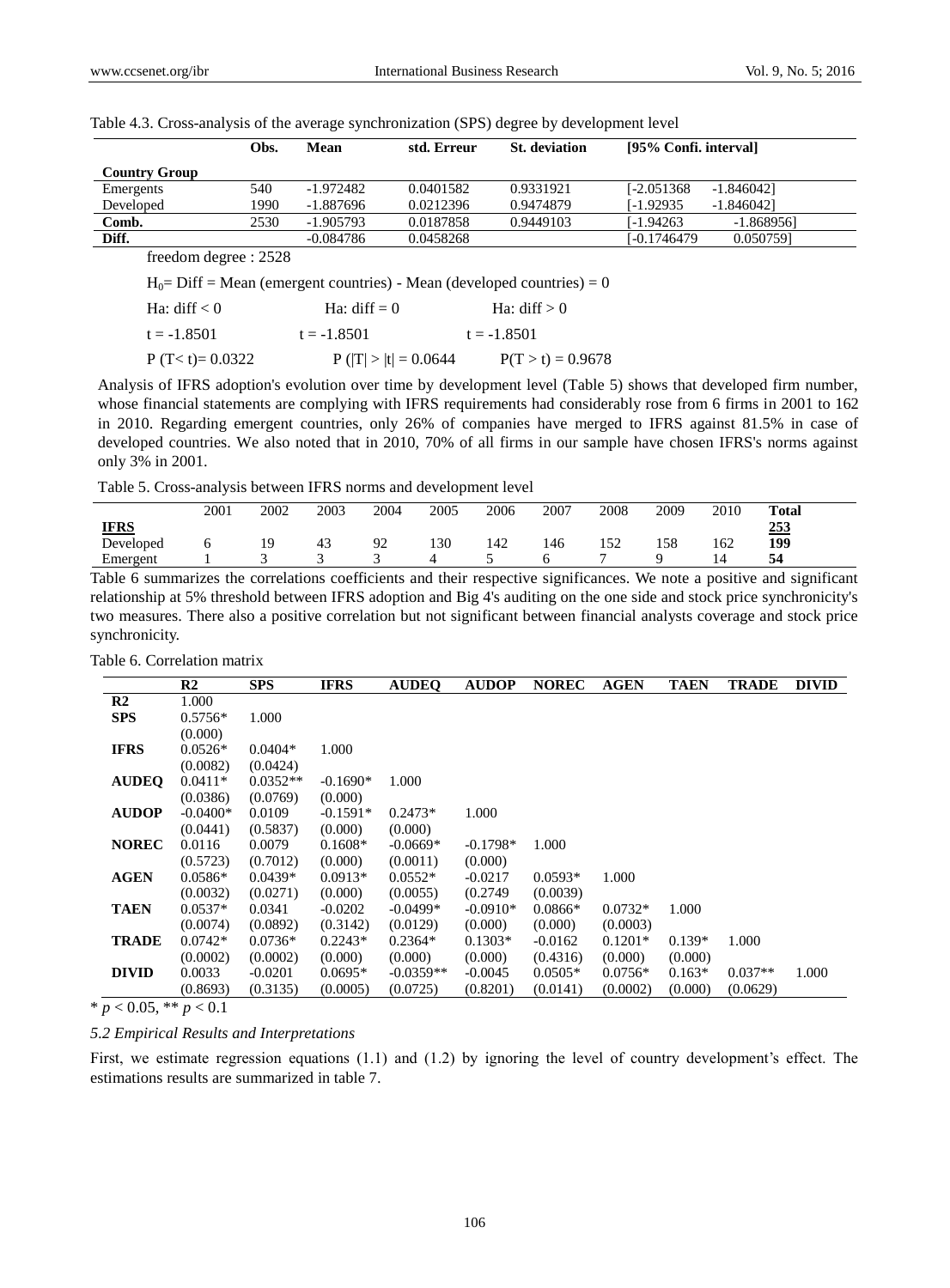|                | Coefficient   | <b>Std.</b> deviation | T       | <b>P-value</b> | [95% Conf. interval] |              |
|----------------|---------------|-----------------------|---------|----------------|----------------------|--------------|
| $\mathbf{R}^2$ |               |                       |         |                |                      |              |
| <b>IFRS</b>    | 0.0041528     | 0.0068519             | 0.61    | 0.545          | $[-0.0092855]$       | 0.0175911]   |
| <b>AUDEO</b>   | $-0.0073371$  | 0.0065095             | $-1.13$ | 0.260          | [-0.0201038          | 0.00542961   |
| <b>AUDOP</b>   | $-0.0065181*$ | 0.0031818             | $-2.05$ | 0.011          | $[-0.0127585]$       | 0.00027781   |
| <b>NOREC</b>   | $0.0676683*$  | 0.0267323             | 2.53    | 0.011          | $[-0.0152397]$       | 0.12009681   |
| <b>NBRANL</b>  | $-0.0014873$  | 0.0009153             | $-1.62$ | 0.104          | [-0.0032824          | 0.00030791   |
| <b>AGEN</b>    | $-0.0033653*$ | 0.0009767             | $-3.45$ | 0.001          | [-0.0052807          | 0.00144981   |
| <b>TAEN</b>    | $-0.002272$   | 0.0082501             | $-0.28$ | 0.783          | [-0.0184524          | 0.0139084]   |
| <b>TRADE</b>   | $-0.001624$   | 0.0044999             | $-0.37$ | 0.709          | [-0.0105078          | 0.0071431    |
| <b>DIVID</b>   | 0.0002122     | 0.0004539             | 0.47    | 0.604          | [-0.0006779          | 0.00110231   |
| CONST.         | 0.2256171*    | 0.0688325             | 3.28    | 0.001          | $-0.0906197$         | 0.36061441   |
|                | Coefficient   | <b>Std.</b> deviation | T       | $P$ -value     | [95% Conf. Interval] |              |
| <b>SPS</b>     |               |                       |         |                |                      |              |
| <b>IFRS</b>    | $-0.017311$   | 0.0721133             | $-0.24$ | 0.810          | $[-0.1587812]$       | 0.1241593]   |
| <b>AUDEO</b>   | $-0.0506738$  | 0.068528              | $-0.74$ | 0.460          | $[-0.1850738]$       | 0.08372621   |
| <b>AUDOP</b>   | $-0.0040092$  | 0.0334965             | $-0.12$ | 0.905          | $[-0.069704]$        | 0.06168561   |
| <b>NOREC</b>   | $0.8063777*$  | 0.2814217             | 2.87    | 0.004          | [0.2544414]          | 1.358314]    |
| <b>NBRANL</b>  | $-0.0237382*$ | 0.0096359             | $-2.46$ | 0.014          | $[-0.0426365]$       | $-.0048398]$ |
| <b>AGEN</b>    | $-0.0265735*$ | 0.0102818             | $-2.58$ | 0.01           | $[-0.0467386]$       | 0.0064083]   |
| <b>TAEN</b>    | $0.1448481**$ | 0.0868517             | 1.67    | 0.096          | [-0.0254891          | 0.3151854]   |
| <b>TRADE</b>   | 0.0151654     | 0.0473725             | 0.32    | 0.749          | $[-0.0777435]$       | 0.1080743]   |
| <b>DIVID</b>   | $-0.0025989$  | 0.0047779             | $-0.54$ | 0.587          | [-0.0119695]         | 0.0067717]   |
| CONST.         | $-1.430509*$  | 0.724628              | 0.049   | 0.049          | $-2.851681$          | $-0.0093375$ |
| 4.00544.01     |               |                       |         |                |                      |              |

Table 7. Estimations results for all the simple firms in the study

\*p $< 0.05$ , \*\* p $< 0.1$ 

The main result that attracts our attention in this first regression is the positive and significant relation between stock price synchronicity and analysts' coverage (NOREC) measured both by  $R^2$  that by SPS with respectively marginal effects of 6.8% and 80.64%. This implies that the stock price synchronicity is all the stronger than analysts' coverage is important. According to Chan and Hameed (2006) study, our results show that analysts are more concerned by analyzing macroeconomics' information rather that specific and they are more active on markets where stock return are strongly correlated to their respective markets. Regarding the effects of control variables selected in our study, we find that firm size is positively and significantly at 10% level linked to stock price synchronicity measured by SPS indicator. These results confirm those previous studies such as Piotroski and Roulstone (2004) or Chan and Hammed (2006) and thus confirm the importance and weight of the influence that large market capitalizations should have on their markets' evolution.

However, the impacts of others variables remain not significant. Unlike previous studies such (Piotroski and Roulstone, 2004), suggesting that trading volume affects stock price synchronicity' degrees due to its impact on stock price adjustment speed, our results show that trading volume (TRADE) has no direct link with the stock price synchronization measures and this for all titles in our sample. To explain this result, we assume, according to Chan and Hameed (2006) that probably the strong correlation between trade volume and firm size could be the source of such result. In others words, we stipulate that the impact of firm size (TAEN) has been sufficient to substitute the trading volume effects in this regression. Results show also a low and insignificant effects but opposite signs of IFRS norms' adoption: the effect on stock price synchronicity (SPS) is positive while it is negative on determination coefficient (R2). These results may be not conclusive. To our knowledge, no study has directly explored how IFRS adoption can explain the degree of stock price synchronicity or else, informational efficiency however, some recent studies like Landsman and al. (2012) demonstrate that IFRS adoption allows to act on the content quality of accounting information transmitted by managers and that thus, if the quality of this information were good, it will reduce the volatility of abnormal returns.

The same conclusions can be brought with regard to the two following audit quality measures: AUDEQ and AUDOP. External audit quality in reference to Big 4 auditing firms cannot explain the amount of specific information incorporated in stock prices. But, the marginal and significant effect of auditor opinion with coefficient of  $(-0.65%)$  on determination coefficient (R2) suggests that the auditor's opinion about the quality of audited statements can be regarded as a reliable information having influence on stock price behavior. The issuance of an opinion is then considered as a specific information that consequently, reduces the share of price variability explained by the market. Despite its weakness, our result supports the hypothesis that professional skills, reputation and independence of Big 4 auditors facilitate greater dissemination of relevant information specific to firms that they audit.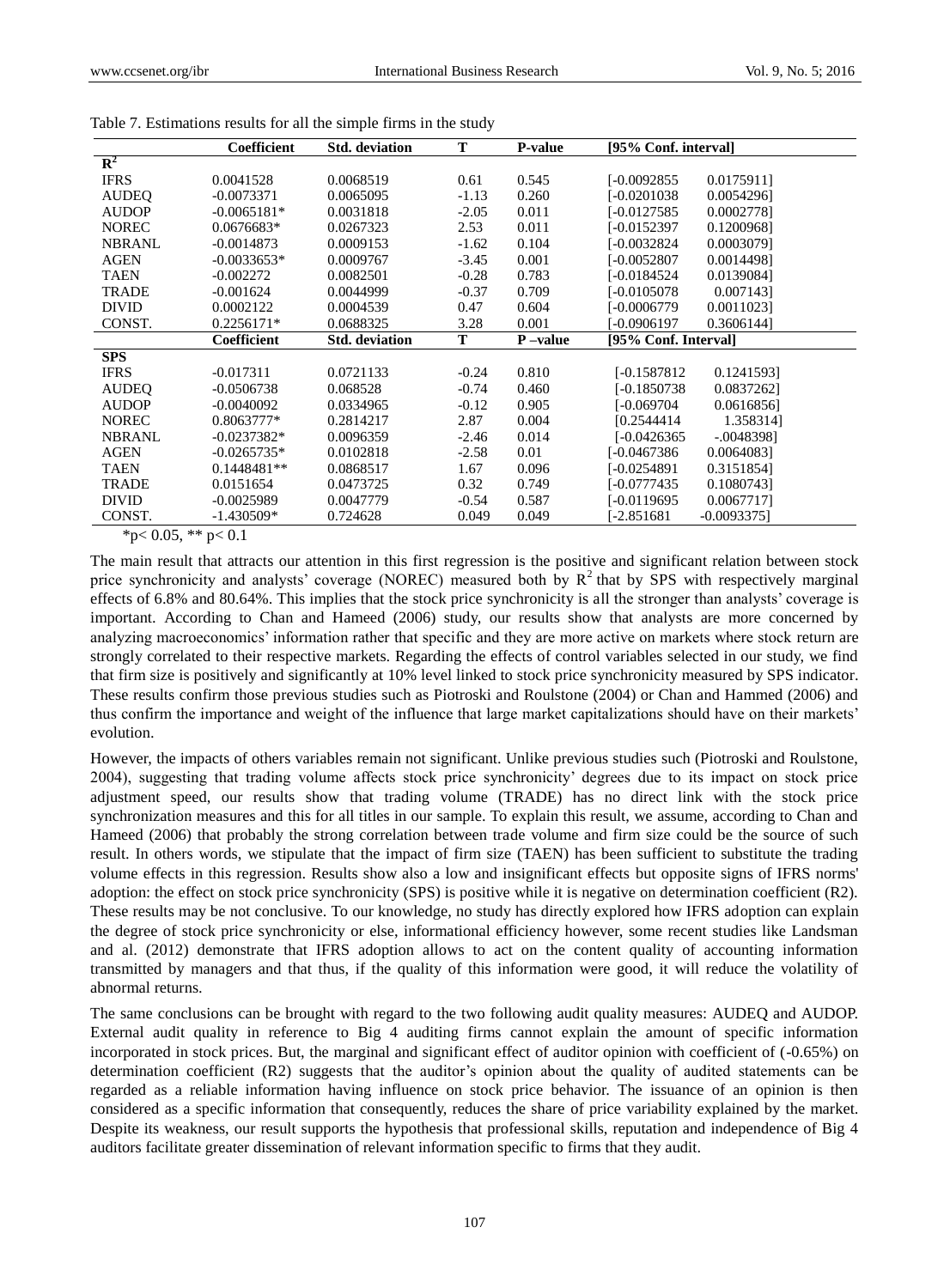## *5.3 Heteroscedasticity (Interdependence) Errors Test: Breusch-pagen Test*

In an attempt to improve of our model robustness in order to correct the heteroscedasticity problem, we use the following post-estimation test: the Breusch-Pagen test which allows us to identify the likely interdependence between errors. This test consists on regress the squared residuals on explanatory variables to check if they are able to explain the errors as following: *i*  $\mathbf{f} \times \mathbf{f}$   $\mathbf{f} \times \mathbf{f}$   $\mathbf{f} \times \mathbf{f}$   $\mathbf{f} \times \mathbf{f}$   $\mathbf{f} \times \mathbf{f}$   $\mathbf{f} \times \mathbf{f}$   $\mathbf{f} \times \mathbf{f}$   $\mathbf{f} \times \mathbf{f}$   $\mathbf{f} \times \mathbf{f}$   $\mathbf{f} \times \mathbf{f}$   $\mathbf{f} \times \mathbf{f}$   $\mathbf{f} \times \mathbf{f}$   $\mathbf{f} \times \mathbf{$ 

$$
(RESIDUS)^{2} = \beta_{1} * IFRS_{ik,t} + \beta_{2} * AUDEQ_{ik,t} + \beta_{3} * AUDOP_{ik,t} + \beta_{4} * NOREC_{ik,t} + \beta_{5} * NBRANL_{ikt} + \varepsilon_{ikt}
$$
(4)

If this is the case, so there is no heteroscedasticity. The probability reported in table 8 enable to reject the null hypothesis (homoscedastic errors) and confirms so that errors are heteroscedastic (H1).

Table 8. Breusch-Pagen test

| Model 4 where «RESIDUS » = residus from model's regression $(1.1)$ | $F(5, 2333) = 4.98$  |
|--------------------------------------------------------------------|----------------------|
|                                                                    | P-value = $0.0002$   |
| Model 4 where «RESIDUS» = residus from model's regression $(1.2)$  | $F(5, 2333) = 10.23$ |
|                                                                    | $P = 0.0000$         |

This test reveals the appropriate choice that we have made by retaining the "Within" as estimator. Our model as a whole is good. Indeed, the fisher test's result, apart from identifying individual effects; allows testing the significance of all selected variables. We note that the likelihoods for the two models tested are less than 5% (0.022 for model 1 and 0.01for model 2). This confirms that all coefficients in our models are different from zero.

Furthermore, the Rs-squared of Models I.1 and I.2 are respectively 15.23% and 18.13% indicating that the overall changes in stock price synchronicity degree are explained by explanatory variables are of the order 15.23% in model I.1 and 18.13% in model I.2. It is noted that, an R-squared relatively low, necessarily not imply, the questioning of our model but the potential lack of some explanatory variables that could improve our empirical estimation. The Rho-statistic measures the variation due to individual effect and in both models, there was a Rho of order of 80% which supporting that the individual effect explains the major variability of stock price synchronicity degree among our selected sample and so, justify the fixed effect model's choice.

*5.4 Regression Results of Model Taking into Account the Development Level*

In the following, we will refine our analysis by considering the effects of country development level on our selected dependent variables.

| Panel $1^{(1)}$ | Coefficient        | <b>Std.</b> deviation | т       | P >   | [95% Conf. interval]         |
|-----------------|--------------------|-----------------------|---------|-------|------------------------------|
| <b>SPS</b>      |                    |                       |         |       |                              |
| <b>IFRS</b>     | $0.4617123**$      | 0.2465141             | 1.87    | 0.062 | $[-0.0228428]$<br>0.94626731 |
| <b>AUDEQ</b>    | $-0.1939407$       | 0.1509188             | $-1.29$ | 0.199 | [-0.4905909]<br>0.10270951   |
| <b>AUDOP</b>    | $-0.0615956$       | 0.089688              | $-0.69$ | 0.493 | $[-0.2378888]$<br>0.11469751 |
| <b>NOREC</b>    | $0.9297645*$       | 0.2731212             | 3.40    | 0.001 | 1.4666191<br>[0.3929097]     |
|                 |                    |                       |         |       |                              |
| Panel $2^{(1)}$ | <b>Coefficient</b> | <b>Std.</b> deviation | т       | P > 1 | [95% Conf. interval]         |
| <b>SPS</b>      |                    |                       |         |       |                              |
| <b>IFRS</b>     | $-0.0915473$       | 0.0734812             | $-1.25$ | 0.213 | [-0.2356735<br>0.05257891    |
| <b>AUDEO</b>    | $-0.0915473$       | 0.0734812             | $-1.25$ | 0.213 | [-0.2365735]<br>0.05257891   |
| <b>AUDOP</b>    | $-0.0541673$       | 0.0710329             | $-0.76$ | 0.446 | $[-0.1934914]$<br>0.0851568] |
| <b>NOREC</b>    | $-0.161433$        | 0.1671209             | $-0.97$ | 0.334 | [-0.4892242<br>0.16635831    |

Table 9. Regression results for Model 1.2

 $<sup>(1)</sup>$  Panel 1= firms belongs to emergent countries; Panel 2= firms belongs to developed countries.</sup>

(\*) Significance level at 5% ; (\*\*) significance level at 10%

As shown in table 9 the comparison between emerging and developed countries is quite interesting. First, for panel 1, the impact of the IFRS's adoption on SPS has proven positive and significant at 10% level with coefficient of 46.17123%. A plausible explanation for these results is that investors take into account the country's level of development in their interpretations of the adoption of IFRS standards and that they know very well that in emerging countries, unlike developed countries, IFRS norms's adoption is not mandatory. Reflecting this information on their previsions they will consider this decision as a voluntary tentative made by firms which search to improve their transparency's level to making them more attractive than their concurrent at the global scale. The positive coefficient, indeed show that IFRS norms' adoption help to diffuse more macroeconomic and non specific information.

Concerning Panel 2, it seems that IFRS's adoption don't explain SPS. So, this result suggests that investors don't grant an important interest to the announcement of IFRS adoption by firms belonging to our developed sample countries because it is dominated by European Union countries, for which publishing their financial statements in accordance with IFRS norms is mandatory since 2005 and so, without effect on investor's psychology according to our results.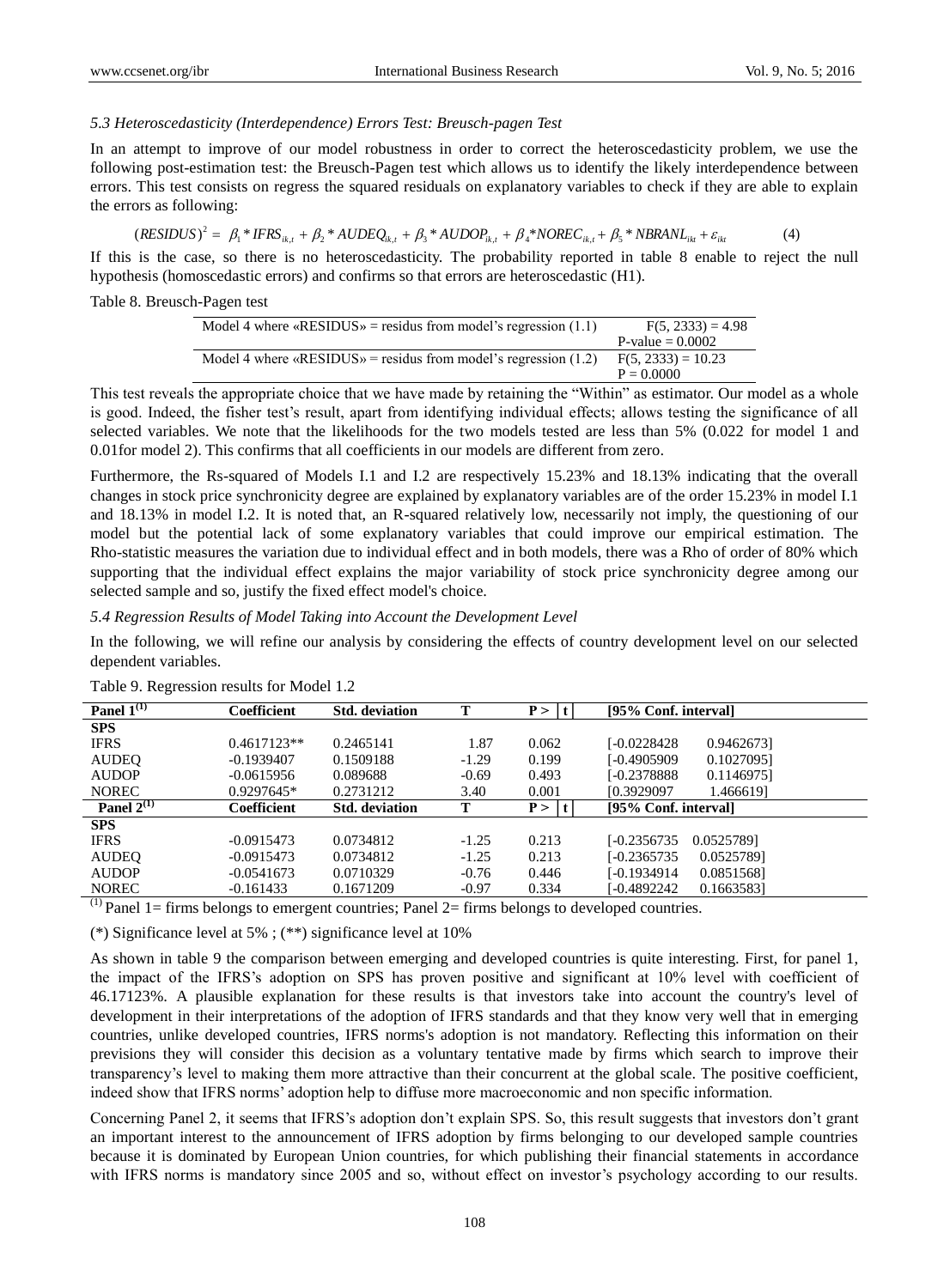These results are consistent with the analysis of SPS's average as a function of development level reported in table 2.3, having shown that the average SPS, relative to firms operating on emergent markets, is higher than that for developed market. They also confirm Morck et al. (2000) results showing that emergent market are more volatile on which specific information is not available and expensive to acquire and so, stock prices' evolution is conditioned solely by macroeconomic data unlike to developed market where specific information is available and accessible for all.

Second, the regression results of the first panel reveal a significant and relatively high impact of analyst's coverage, with coefficient of 92.97645%, implying that the marginal effect of financial analysts' presence on emergent markets is more important and more relevant than does anywhere else due their specificities. The more stock price synchronicity degree is higher the more demand for analysts services and skills is important. However, the positive sign of this coefficient indicates that analysts are henceforth macroeconomic information's producers. Moreover, even if the relation between SPS and analyst's coverage for firms from panel 2 don't confirm the results of Piotroski and Roulstone (2004) it remains interesting for analyzing. Indeed, the negative coefficient of (-16,1433%) reported in table 8 implies that, on developed markets, analysts are more likely to follow and generate specific information's rather than macroeconomic like on emergent market.

In light of these results, the distinction according to whether firm belongs to an emerging or developed country highlights the differences in analysts' behaviors and their information treatment according to the referred market and its specificities. Literature states that specific information is fairly expensive and unavailable on emerging markets and inexpensive and available on developed markets. In accordance with this literature we confirm that the work of the analysts depends largely on information characteristics. We show, indeed, that the analysts' coverage of macroeconomic information on emerging market can be explained by scarcity of expensive specific information and that the financial analysts' interest, available on developed markets, to follow and analyze specific information is motivated by its inexpensiveness and its availability. We can so confirm that the choice to treat or ignore given information by analysts depends on the tradeoff between the acquisition cost of information and the gain that it procure.

Finally, our results on audit quality reject definitively our related research hypothesis. We, according to the study of Gul et al. (2010), states that the quality the auditor assimilated to the audit of the Big "4" is supposed to provide more reliable specific information to investors and facilitate its integration into stock prices.

#### **6. Conclusion**

The aim of this article is to investigate the relation between three external governance mechanisms of financial information and the stock price synchronicity degree. As governance mechanism, we have chosen the IFRS norms, the auditors' quality and analyst coverage. The main results that we have concluded those financial analysts and IFRS norms both contribute significantly to improve informational environment and to increase the amount of information embedded into stock prices. However, unlike to what we have hypothesis; we can confirm certainly that the positive impact of financial analysts on SPS indicator shows that analysts are macroeconomic information's producers rather than that specific. Concerning the IFRS norms, we have proved that the marginal and positive effect is much more pronounced for emerging economies.

In light of the found results we highlighted the importance of market's development level and its effect's impacts on the nature of the information likely to interest and being processed by financial Analysts. Indeed, the empirical results indicate that the relationship between SPS and financial analysts' coverage is, on average, positive for emerging countries and negative in the context of developed countries. The negative association implies that analyst's coverage reduces the degree of stock price synchronicity by enhancing the role of the specific component of disclosed information while the positive relation shows that analysts adjust their services to the specific emerging markets given the difficulty to extract specific information and its cost high compared to the benefits that it can provide. Therefore, analysts may be more tented to analysis macroeconomic information in order to improve the informational content of stock prices on emergent market.

Finally, we must specify that our choice to analyze these relationships in this quite particular context were motivated by the common criterion that all firms in our sample possess: the notoriety and weight that they occupy both on global scale and on their respective local markets. Being one of the most powerful and largest market capitalizations in the world involves a wide shareholder base and a breeding ground for intense agency conflicts. We have so tried through this diverse sample to isolate the impact of the selected mechanisms' roles in treating specific information when applied to such firms. However, we believe that this diversity could explain the insignificance of certain variables in light of certain situations as well as the divergence of some empirical results relative to literature. Consequently, we are convinced that this diversity requires controlling others environmental aspects which unfortunately were ignored in this study of which we can mention, as example, investors protection laws or else the impacts and roles of crisis.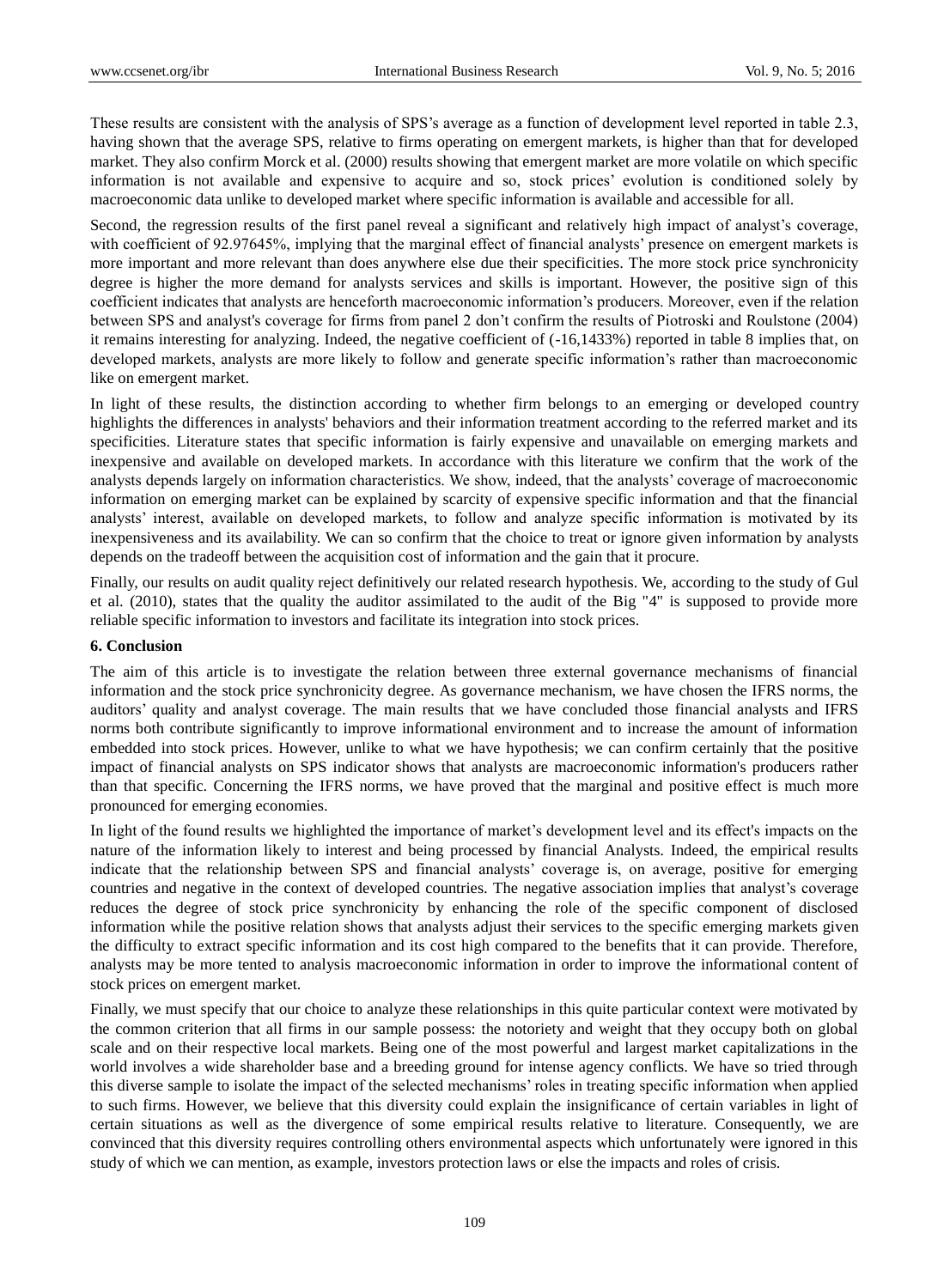#### **References**

- Barth, M. E., Landsman, W. R., & Lang, M. H. (2008). International Accounting Standards and Accounting Quality. *Journal of Accounting Research*, *46*, 467-498[. http://dx.doi.org/10.1111/j.1475-679X.2008.00287.x](http://dx.doi.org/10.1111/j.1475-679X.2008.00287.x)
- Brown, P., & Tarca, A. (2005). A commentary on issues relating to the enforcement of International Financial Reporting Standards in the E.U. *European Accounting Review*, *14*, 181-212. <http://dx.doi.org/10.1080/0963818042000338997>
- Campbell, J., Landtau, M., Malkie, B., & Xu, Y. (2001). Have individual stocks become more volatile? An empirical exploration of idiosyncratic risk. *Journal of Finance*, *56*, 1-43[. http://dx.doi.org/10.1111/0022-1082.00318](http://dx.doi.org/10.1111/0022-1082.00318)
- Chan, K., & Hameed, A. (2006). Stock price synchronicity and analyst coverage in emerging markets. *Journal of Financial Economics, 80*, 115-147.<http://dx.doi.org/10.1016/j.jfineco.2005.03.010>
- Cheng, E., Courtenay, S., & Krishnamurti, C. (2006). The Impact of Increased Voluntary Disclosure on Market Information Asymmetry, Informed and Uninformed Trading. *Journal of Contemporary Accounting & Economics*, *2*, 33-72*.* [http://dx.doi.org/10.1016/S1815-5669\(10\)70016-3](http://dx.doi.org/10.1016/S1815-5669(10)70016-3)
- Daske, H., Hail, L., & Verdi, R. (2008). Mandatory IFRS reporting around the world: early evidence on the economic consequences. *Journal of Accounting Research*, *46*, 1085-1142.
- DeAngelo, L. (1981). Auditor size and audit quality', *Journal of Accounting and Economics*, *3*, 183-199. [http://dx.doi.org/10.1016/0165-4101\(81\)90002-1](http://dx.doi.org/10.1016/0165-4101(81)90002-1)
- Dimitropoulos, P. E., Asteriou, D., Kousenidis, D., & Leventis, S. (2013). The impact of IFRS on accounting quality: Evidence from Greece. *Advances in Accounting, incorporating Advances in International Accounting*, *29*, 108-123. <http://dx.doi.org/10.1016/j.adiac.2013.03.004>
- Durnev, A., Morck, R., Yeung, B., & Zarowin, P. (2003b). Does greater firm-specific return variation mean more or less informed stock pricing?. *Journal of Accounting Research*, *41*, 797-836. <http://dx.doi.org/10.1046/j.1475-679X.2003.00124.x>
- Gelb, D., & Zarowin, P. (2012). Corporate disclosure policy and the informativeness of stock prices. *Review of Accounting Studies*, *7*, 33-52.<http://dx.doi.org/10.1023/A:1017927530007>
- Gul, F., Kim, J., & Qiu, A. (2010). Ownership concentration, foreign shareholding, audit quality, and stock price synchronicity: Evidence from China. *Journal of Financial Economics, 95*, 425-442. <http://dx.doi.org/10.1016/j.jfineco.2009.11.005>
- Hall, J., & Tacon, P. (2010). Forecast accuracy and stock recommendations. *Journal of Contemporary Accounting & Economics*, *6*, 18-33.<http://dx.doi.org/10.1016/j.jcae.2010.04.003>
- Hobbs, J., Kovacs, T., & Sharma, V. (2012). The investment value of the frequency of analyst' recommendation changes for the ordinary investor. *Journal of Empirical Finance*, *19*, 94-108. <http://dx.doi.org/10.1016/j.jempfin.2011.09.006>
- Hung, M., & Subramanyam, K. (2007). Financial statement effects of adopting international accounting standards: The case of Germany. *Review of Accounting Studies*, *12*, 21-48[. http://dx.doi.org/10.1007/s11142-007-9049-9](http://dx.doi.org/10.1007/s11142-007-9049-9)
- Iatridis, G., & Rouvolisb, S. (2011). The post –adoption' effects of the implementation of International Financial Reporting Standards in Greece. *Journal of International Accounting, Auditing and Taxation*, *19*, 55-65. <http://dx.doi.org/10.1016/j.intaccaudtax.2009.12.004>
- Iatridis, G., & Valahib, S. (2010). Voluntary IAS 1 accounting disclosures prior to official IAS adoption: An empirical investigation of UK firms. *Research in International Business and Finance*, *24*, 1-14. <http://dx.doi.org/10.1016/j.ribaf.2008.04.001>
- Irvine, P., & Pontiff, J. (2009). Idiosyncratic return volatility, cash flows, and product market competition. *Review of Financial Studies, 22*, 1149-1177[. http://dx.doi.org/10.1093/rfs/hhn039](http://dx.doi.org/10.1093/rfs/hhn039)
- Jin, L., & Myers, S. C. (2006). R<sup>2</sup> around the world: new theory and new tests. *Journal of Financial Economics*, 79, 257-292.<http://dx.doi.org/10.1016/j.jfineco.2004.11.003>
- Krishnan, G. (2003). Audit quality and the pricing of discretionary accruals. *Auditing: A Journal of Practice and Theory*, *22*, 109-126.<http://dx.doi.org/10.2308/aud.2003.22.1.109>
- Landsman, W., Maydew, E., & Thornock, J. (2012). The information content of annual earnings announcements and mandatory adoption of IFRS. *Journal of Accounting and Economics, 53*, 34-54. <http://dx.doi.org/10.1016/j.jacceco.2011.04.002>